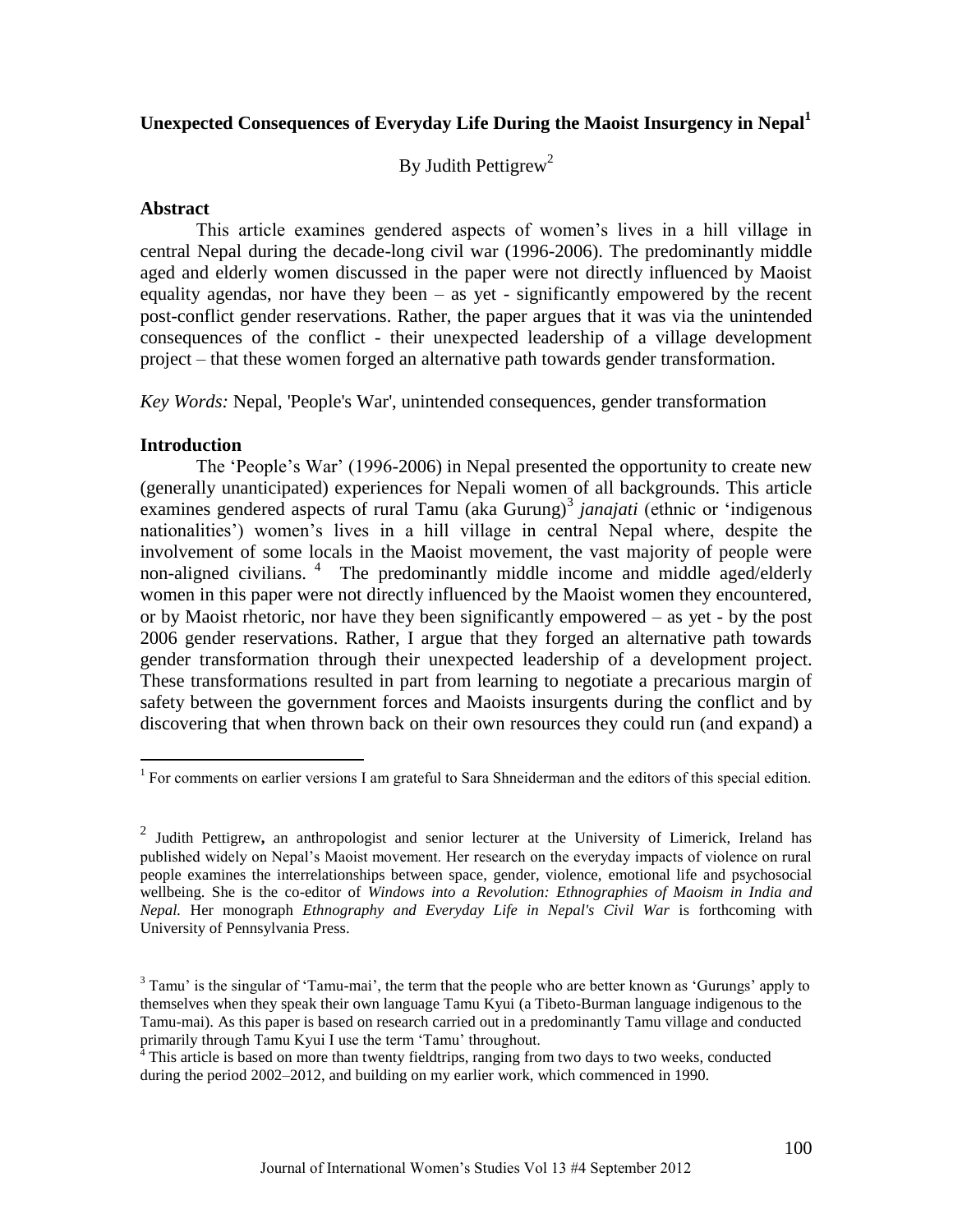development project. Thus their greater confidence in participating in public life is largely due to the unintended consequences of the conflict rather than Maoist gender equality rhetoric or post conflict state-sponsored equality policies.

Much attention has been paid to the claimed 30-50% female participation in the Maoist 'People's War' in Nepal. Although the exact percentage of women in the People's Liberation Army is contested (the Maoists state that up to about 30% to 50% of their force were women (Yami, 2007, p.6) while the United Nations Mission in Nepal (UNMIN) stated that women made up 19% of registered combatants (Whitfield 2010, 12) it is clear that the Maoists attracted considerable numbers of women to their cause. During the decade-long conflict, photographs of young insurgent women holding guns were prominently displayed in international Maoist publications and on the Communist Party of Nepal (Maoist), now the Unified Communist Party of Nepal - Maoist (UCPN-M) website. The aim of these images was apparently to provide evidence of the Maoist movement's empowerment of women. These representations could be contrasted to those which emerged out of the Kathmandu-based conflict resolution programmes which repeatedly portrayed village women at the mercy of both the Maoists and the state (Pettigrew and Shneiderman, 2004, p. 20). Contradictory narratives of agency and victimization are not new, and have often featured in feminist debate. The reality was somewhere between these extremes as most Nepali women were neither combatants nor dependent victims. . As Lauren Leve (2012: 180-181) states "... we need to clearly understand that rural Nepali women are neither mute victims of socially oppressive traditions, nor naturally blessed with a revolutionary instinct." Referring to women's agency she notes that women become themselves "... through gendered physical and emotional engagements that often involved sacrifice and pain ... it's in the particular ways that each woman manages the *dukkha* [suffering] she is dealt that individuals exercise agency" (ibid, Desjarlais 2003). A key consideration of my article is the manner in which women in my research site exercised agency via their management of the contingencies, challenges and *dukkha* of the People's War.

Only one point of the original 40 Maoist demands submitted to the government prior to the launch of the People's War explicitly refers to women while a second one relates directly to women's rights. Point 19 states that: "Patriarchal exploitation and discrimination against women should be stopped. Daughters should be allowed access to paternal property" (cited in D. Thapa, 2003, p. 393). Nepali law historically prevented women from inheriting paternal property unless they were aged over 35 and unmarried. This legislation was amended in 2001 and came into effect in 2002 following a long campaign by Kathmandu's mainstream feminist organizations (M. Thapa 2003, p.53-54). In theory it grants equal property rights to women. Point 18 of the Maoist demands indirectly relates to women's rights, declaring "Nepal should be declared a secular state" (cited D.Thapa, 2003,393). Senior female Maoist party leader Hisila Yami makes it clear that "Women's social oppression is firmly rooted in state sponsored Hindu religion which upholds feudal Brahminical rule based on caste system, which disparages women in relation to men" (Yami, 2007, p. 15). The reference to "patriarchal exploitation and discrimination" and to the need for a secular state sums up the fact that in what was, until May 2006,<sup>5</sup> the world's only official Hindu state, dominant (and frequently statesupported) ideologies towards women were premised on conservative Hindu

 5 Following a People's Movement in April 2006 the country became a secular state.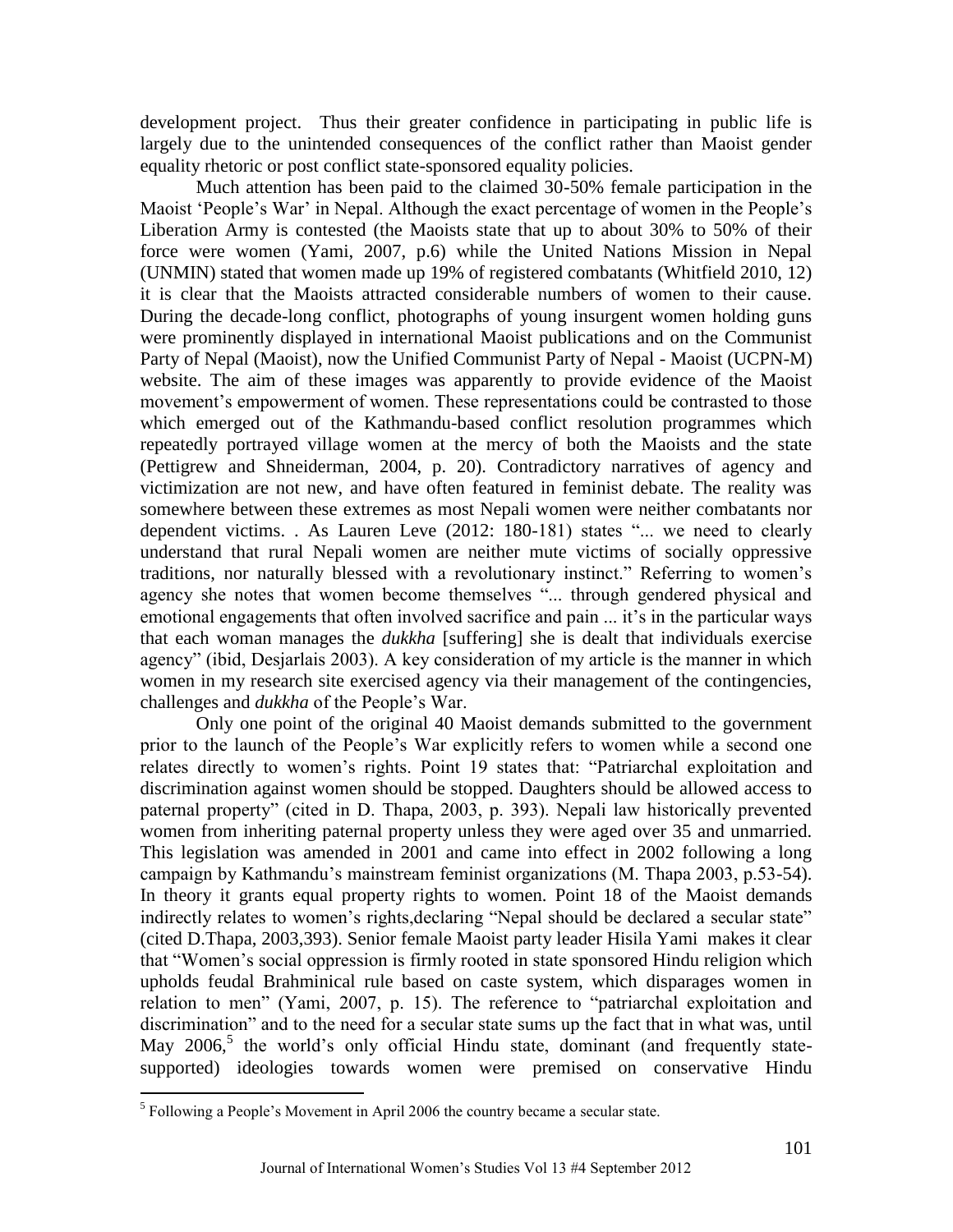understandings of femininity (Bennett, 1983). However, multi-ethnic Nepal has over 60 non-Hindu groups who make up a substantial proportion of the population and who often pattern gender relations in very different ways to Hindu groups.

Pettigrew and Shneiderman (2004, p. 23) point out one of the primary problems in Maoist attitudes towards women is that the underlying vision of "Nepali women," upon which Maoist claims of transformation were based, appears to be very similar to existing dominant discourses. Seira Tamang (2002) argues that the stereotypical image of a "universal Hindu Nepali woman," who is oppressed and in need of empowerment, is the fictional product of a development discourse created by and for high-caste Hindus in Kathmandu. As she explains,

―The patriarchically oppressed, uniformly disadvantaged and Hindu, ‗Nepali woman' as a category did not pre-exist the development project. She had to be constructed by ignoring the heterogeneous forms of community, social relations, and gendered realities of the various peoples inhabiting Nepal" (Tamang, 2002, p.163).

The Maoist movement is one of many social change projects that have occurred in Nepal. As Pettigrew & Shneiderman (2004, p. 8) point out, despite the Maoist critique of the Nepali state and foreign-funded development programs, they originate from and are embedded in the same context, and in many ways they uncritically appropriated the terminology and symbolic vocabulary of these institutions. For example, the Maoist rhetoric of ‗women's empowerment' appears to indicate an implicit acceptance of the idea of a universally disempowered Nepali woman. In contrast to this stereotypical image women from Nepal's non-Hindu and largely Tibeto-Burman language-speaking *janajati*  groups have multiple opportunities for agency. While the representation of *janajati* communities as egalitarian is equally inaccurate —as there are many restrictions on the ‗freedom' of *janajati* women —in many cases, they do have access to different forms of cultural, economic and symbolic power than caste-Hindu women (it is important to acknowledge that there is also diversity among Hindu groups). Furthermore, the gendered division of labour in these communities has traditionally been more flexible, with women engaging in heavy labour such as portering for cash wages and men often participating in household tasks such as cooking and cleaning. The multi-ethnic diversity of Nepal raises questions about the Maoist claim to have transformed social relations.

aoist statements on gender relations have focused on overturning gendered hierarchies as part of their program for radical social transformation. However, as Pettigrew and Shneiderman (2004, p. 29) observe, the picture of Maoist attitudes towards gender relations that emerges is contradictory. Despite an ideological commitment to gender equality, criticisms about the gap between rhetoric and practice have been made many times both by outside commentators and also within the movement. Senior party leader Hisila Yami draws attention to the high number of women in the movement (and in senior positions) but is also critical of the party's gender record (Yami, 2007, p. 40). In 2002-2003 the CPN-(M) conducted a survey of women who had been recruited during the war. The findings revealed that 74.56 per cent of those interviewed believed that gender discrimination was 'normally present' in the movement and 3.66 per cent believed it to be ‗excessively present'. Significantly, 61.32 per cent of surveyed female members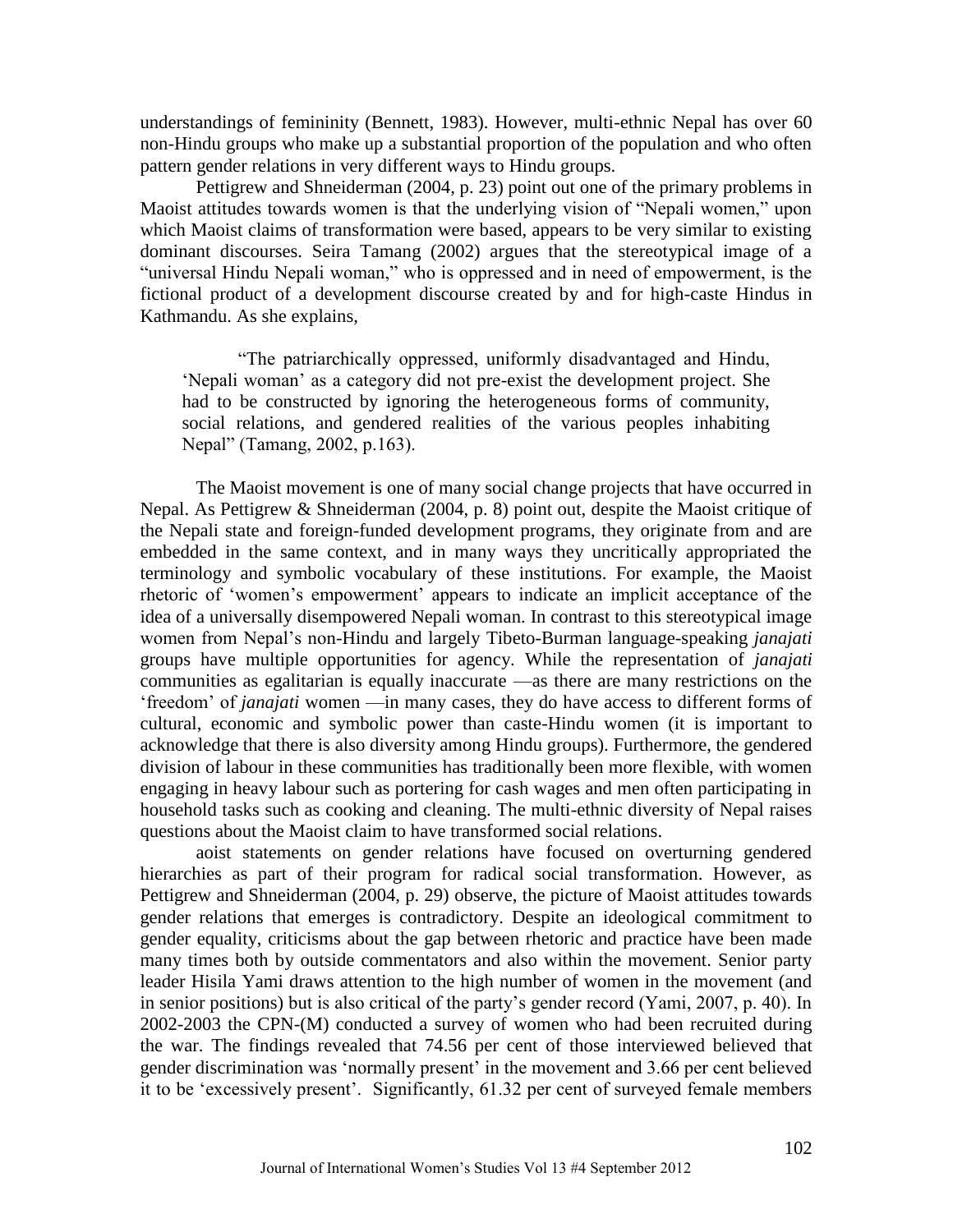who were members of the People's Liberation Army (PLA) believed that there was gender-based promotion discrimination in the Maoist army (Yami, 2007, p. 79).

Despite the ongoing criticism, the Maoists *have* focused attention on women's empowerment in a manner that was missing from previous political discourse. Based on the work of feminist journalist Anju Chettri, (who in 2003 mapped out the way in which the Maoist demands for women's rights focused state attention, and even initiatives, on the rights of women) Seira Tamang (2009, p. 76) notes that in the 2001 peace talks, the CPN-(M) proposed that women be given rights in each sector and that the trafficking of women should be stopped. During the 2003 peace talks, the government negotiators stated that all oppression of women and trafficking must cease. Women were to given equal rights including inheritance. In the next round of talks, the states team's demands included, "...25 per cent reservations in all institutions representing people; constitutional safeguards for the reservations for women in education, health, administration and employment; and at least 25 per cent representation in both houses" (cited in Tamang 2009, p.76). Gagan Thapa, a youth leader of the Nepali Congress Party, commented on how the Maoists had forced the political parties to respond to women's issues and noted that "The Maoists are making us travel in 10 years a path we would have travelled in  $50$ " (Goering, 2008).

In the aftermath of the April 2006 people's movement, which included large numbers of women, significant pressure was placed on the government to introduce reform. Commitments and laws followed including a declaration that Nepal is to be a secular federal democratic republic. Other laws included a new citizenship bill providing equal citizenship rights to mothers as well as fathers, a provision of 33% reservations for women in all state bodies and the passing of a bill on gender equality which allowed revisions in nineteen existing laws. Nepal adopted a mixed system to elect its Constituent Assembly members (tasked with drawing up a new constitution). Under the Proportional Representation voting system a 50 per cent women's quota was instigated (but not in the First-Past-the-Post system). Subsequently, 33 per cent of Nepal's Constituent Assembly were women (192 out of a total of 601).

However, in spite of these achievements it is necessary to be cautious about assuming that there have been significant gains. As Tamang (2009, p. 77) points out, when a six member interim constitution-making team was constituted (just a week after the announcement of reservations for women in all state bodies) it did not initially include women (or Dalits – the former 'untouchables' – or *janajatis*). Following protest, the numbers on the committee were increased and the composition became more inclusive, however, the additional members were chosen (by the parties) on the basis of party affiliations. Despite 33 per cent of the Constituent Assembly being female there was a clear lack of commitment on the part of the political parties during the 2008 elections as none put forward 33 per cent female candidates in the First-Past-the-Post system. According to Tamang (2009), women who ran in the Constituent Assembly elections stated that women were given candidacies to fulfil quotas and they were not given the same degree of support as their male colleagues. Shanti Uprety (2012, 6) notes that women's effective participation in political parties in Nepal continues to be hampered by "... pervasive male domination and masculine culture inside political parties".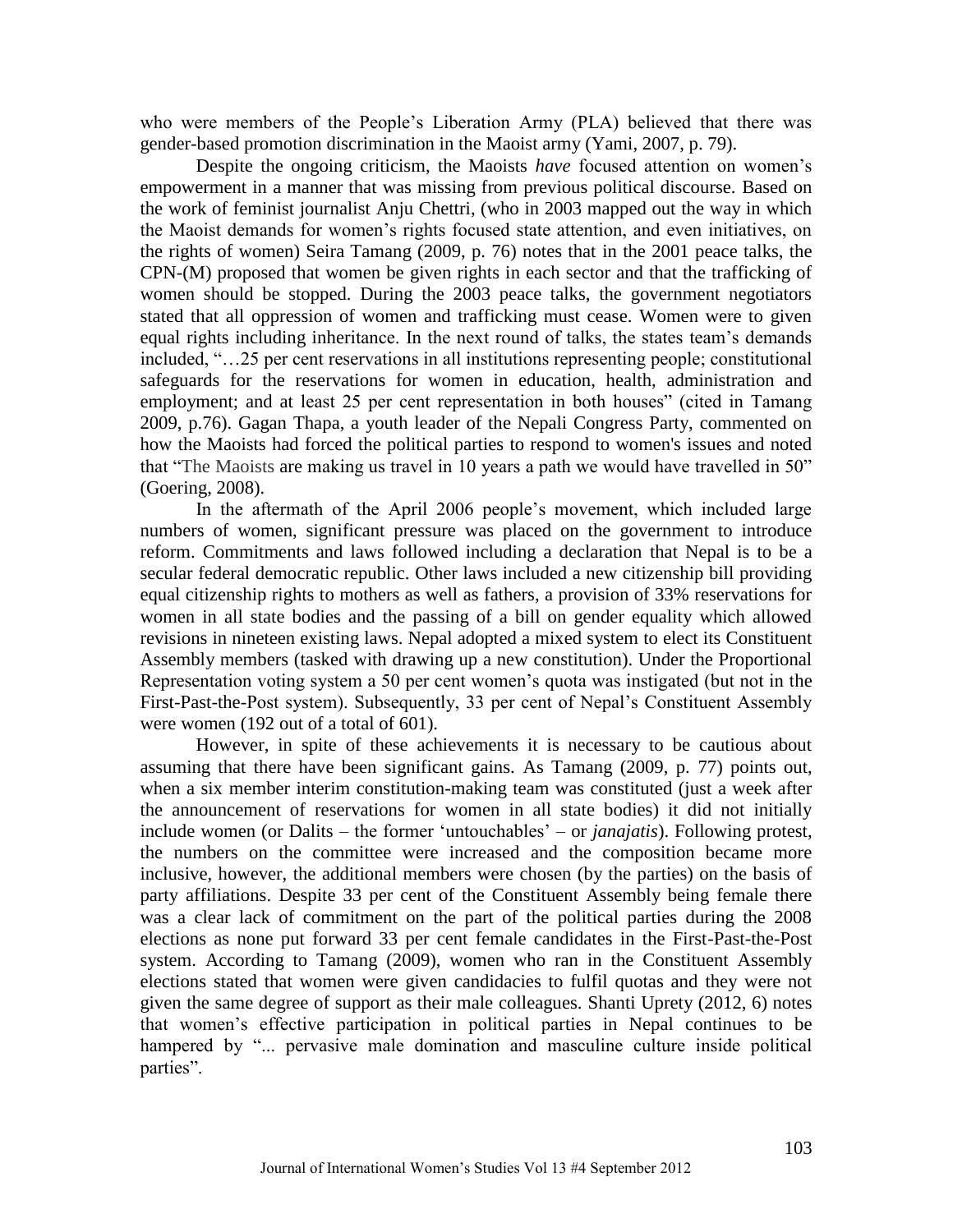These national-level transformations have to a greater or lesser extent impacted local contexts. For example, in my research site in a hill village in rural central Nepal I have observed the post 2006 adherence to filling quotas for women on local committees. Women's participation in local politics is new, but not entirely, as there have always been small numbers of women active in public life in Tamu villages. Rather, it can be seen to be an extension of pre-existing practice and not a completely new departure. For example, when I began my research in the early 1990s, one of the most prominent members of the VDC, Prem Kumari, was an unmarried middle aged woman. Women like Prem Kumari, however, often belonged to elite families with a long history of leadership, whereas today the engagement of women on village committees has widened to also include those from a range of socio-economic backgrounds. However, when questioned about the extent and depth of change women state that although they are present the number of women in key decision making positions is limited. Most of the senior positions on the village committees are still held by men. Despite their inclusion women feel that the patriarchal structures continue to limit their influence. The People's War presented the opportunity to create new (generally unanticipated) experiences for Nepali women of all backgrounds. The transformation in gendered roles and relations is due to the space opened by the conflict, and, as I show below, the fundamental shifts in women's participation in public life in the village of Kwei Nasa<sup>6</sup> may have occurred less because of planned political policies and more because of the unintended consequences of the conflict that emerged regarding women's existing practices.

## **The 'People's War'**

 $\overline{a}$ 

In February 1996 the Communist Party of Nepal (Maoist) (hereafter CPN (M)) submitted a 40-point list of demands to the Nepal government. When these demands were not addressed, the CPN (M) escalated its underground war. From their original strongholds in the mid-Western part of the country, the Maoists started to establish "base" areas" elsewhere. Early on, repressive police responses antagonized local people and garnered support for the insurgents (D. Thapa, 2001). The Maoists also took advantage of widespread frustration with an unreliable and corrupt state, which despite promises of enfranchisement and economic development after the establishment of democracy in 1990 had provided little concrete improvement. The conflict escalated in November 2001, when the insurgents withdrew from a ceasefire and initiated a series of attacks across the country including ones targeted for the first time at Royal Nepal Army barracks. In response, King Gyanendra imposed a State of Emergency which effectively suspended most civil rights and for the first time deployed the army to fight the Maoists. In January 2003 a second ceasefire was called and a schedule for peace talks was established. Ultimately the talks broke down in late summer 2003 and 1000 people were killed in the following four months. In 2003 and 2004, Nepal had the highest number of

 $<sup>6</sup>$  All personal names, place names, and the name for the village development project are pseudonyms. As</sup> my research focuses primarily on the majority Tamu (aka Gurung) ethnic population in the village and is conducted mainly through Tamu Kyui I have chosen to give the village a Tamu Kyui pseudonym rather than a Nepali one. Although official names are in Nepali all Tamu villages have a Tamu Kyui name which is always used when speaking Tamu language. Certain ethnographic details have been disguised in this piece in an attempt to protect the identity of my informants. I am responsible for translations from Tamu Kyui to English.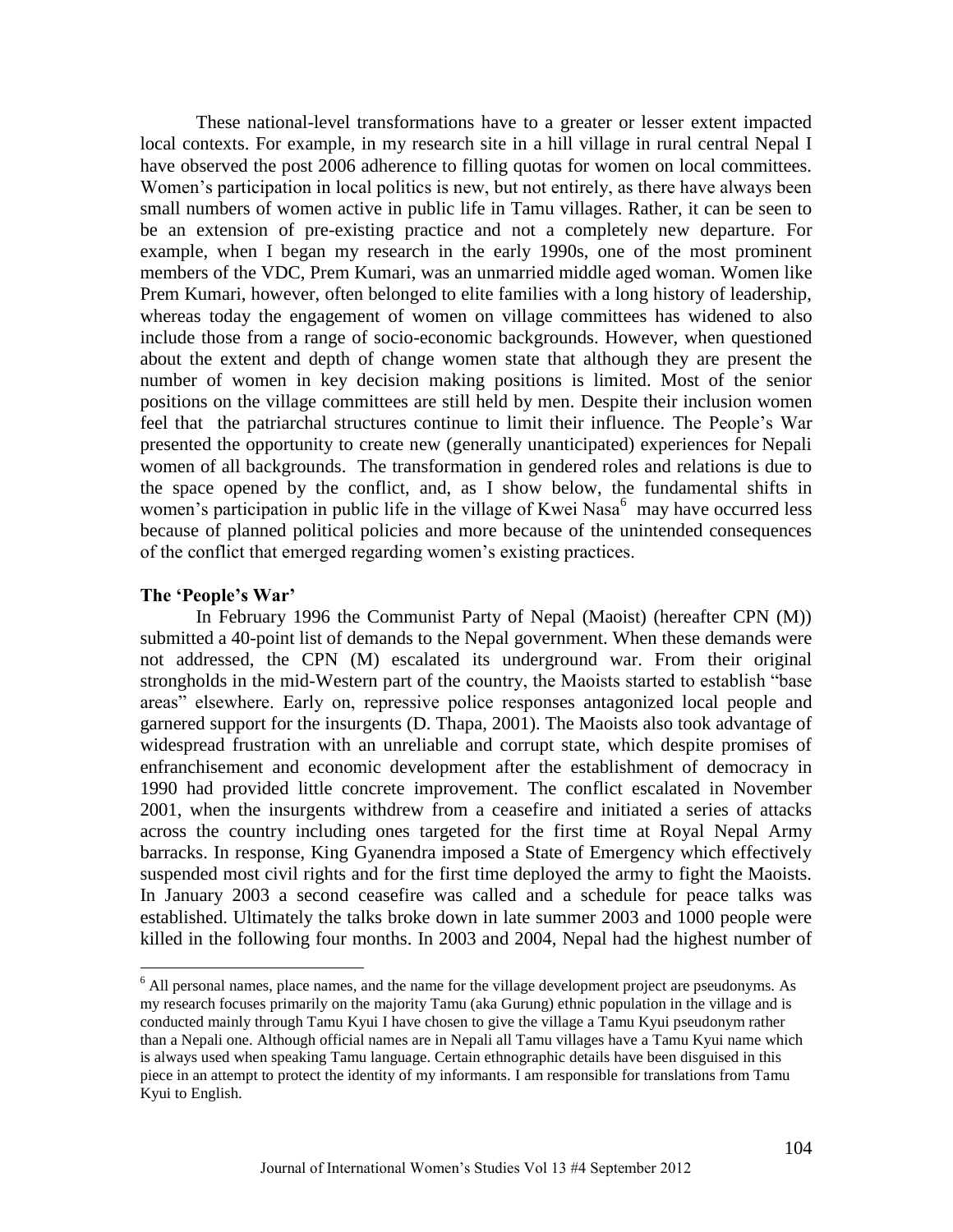disappearances in the world (United Nations, 2004). Human rights organisations extensively documented the human rights violations committed by both the Maoists and state forces (Amnesty, 2002; Amnesty,2003; Human Rights Watch, 2004; Advocacy Forum, 2010), during the insurgency.

King Gyanendra took power directly in February 2005 and declared a State of Emergency. He suspended key constitutional rights, placed leading politicians under house arrest and ordered the army to enforce media censorship. Communications links between Nepal and the outside world were briefly cut. In November 2005 the Maoists and seven mainstream political parties agreed on a program intended to restore democracy. The *jan andolan* (People's Movement) of April 2006, which saw the political parties and the Maoists collaborating, led to the king relinquishing power. A ceasefire was negotiated, followed in November 2006 by a peace accord signed by the government and the Maoists declaring a formal end to the ten-year insurgency which had cost the lives of more than 14,000 people. In January 2007 the Maoists entered parliament under the terms of a temporary constitution. The Peace Agreement included plans for election to a Constituent Assembly (which was tasked with writing a new constitution) and the monitoring of the weapons and soldiers of the People's Liberation Army by the UN. Subsequently, just under 20,000 PLA soldiers were restricted to United Nations controlled cantonments across the country. Insisting on the abolition of the monarchy, the Maoists withdrew from the government in September 2007 and did not re-enter until December 2007 when parliament agreed to this condition. Elections for the Constituent Assembly (which were twice rescheduled) were held in April 2008. The Maoists won a spectacular election victory, gaining the highest number of seats in the new Constituent Assembly, although with 220 out of 601 seats, they did not secure a majority. Despite a series of extensions the Constituent Assembly did not complete its task of writing the constitution by the deadline of May 2012 and so collapsed. Elections have been proposed for the end of 2012.

## **Kwei Nasa**

 $\overline{a}$ 

Kwei Nasa is a village of several hundred households located along the upper slopes and top of a ridge in the Himalayan foothills in central Nepal. It has a health post, rice mill, post office and teashops that serve as general-purpose stores. It was the last village in the area to become electrified in 2010. Although most villagers are Tamu, Kwei Nasa is a mixed community that includes Dalits, (Blacksmith and Tailor castes)<sup>7</sup> and in nearby hamlets Bahuns (hill Brahmins), and Chettris (both caste Hindu groups). The primary occupation is farming and the staple crop is rice, but maize and millet are also grown. Stretching below the village on either side of the ridge are the steeply terraced fields, some close to the village but others up to an hours walk away. Agricultural work involves steep climbs and descents and long walks with heavy loads. Both men and women undertake this extremely strenuous work. Women are also responsible for running households and play the major role in food preparation and childcare. Most consumer goods that people use come from the town. Vegetables sellers visit each week and other merchants come less regularly to sell dry goods, glass bangles, and sundry items. In the winter months traders from the north sell herbs and turquoise and coral beads. For everything else people make shopping trips to the urban center which is less than a day's walk away.

 $7$  Formerly considered to be 'untouchable'.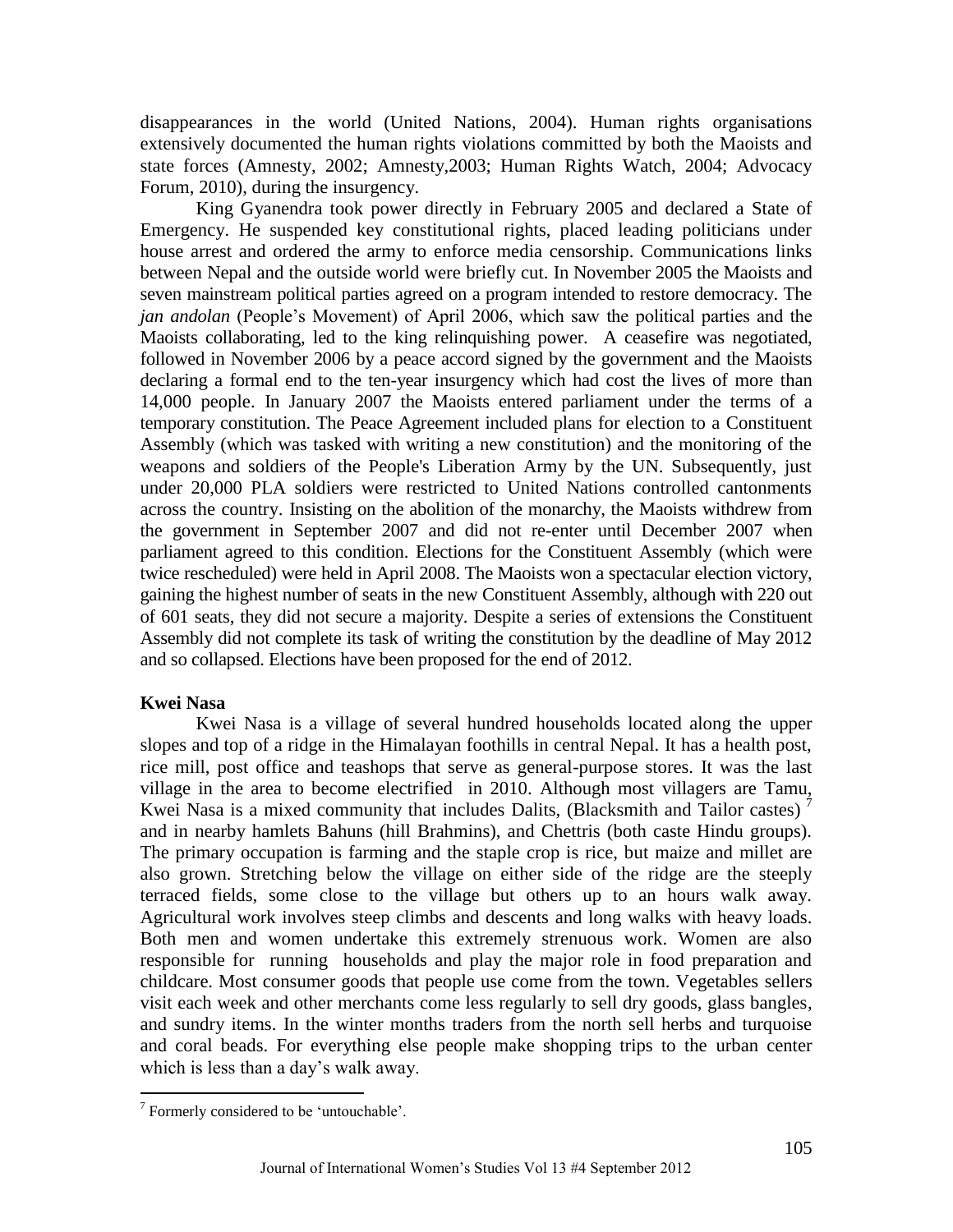Out-migration of young people, especially men, from this area has a long history. Many villagers have relatives working overseas and remittances make a significant contribution to the local economy. Kwei Nasa, like other Tamu villages, has a lengthy tradition of male recruitment in foreign armies and every family has army links. Although the numbers serving in the Gurkha regiment of the British Army are now relatively small, higher numbers serve in the Indian Army and a small number serve in the Royal Nepal Army. Significant numbers of men (and increasingly women) also work overseas in the Gulf, and Southeast Asia. Due to the lengthy history of male out-migration Tamu women have long headed households, run farms and brought up children alone. The conflictrelated changes which have been noted elsewhere as radical departures in women's practices (such as heading households and running farms) were therefore of much less impact in Tamu villages.

## **The People's War in Kwei Nasa**

Armed Maoists first appeared in Kwei Nasain the late 1990s. Initially their visits were infrequent and included cultural performances, speeches, and requests for financial donations and guns. Their presence increased when a training camp opened in the forest above a neighbouring village. A villager recalled that it was common for the insurgents to come into Kwei Nasa en route to the camp and to see porters ferrying foodstuffs and equipment. On one occasion, a Maoist leader showed a Village Development Committee (VDC - the lowest level of local government) member the guns they had captured from the police and boasted that they would capture many more.

On a spring morning in 2000 standing in my village 'sister's' courtyard looking over the familiar village landscape I heard what I thought was the sound of a gunshot. When I told Dhan Kumari, she asked me a series of detailed questions, "Where did the shot come from?" "How many shots did you hear?" "Are you sure it was a gun?" I was not, but it was some time before she was satisfied that I had made a mistake. Previously, a comment like this would have triggered minimal curiosity and would have been dismissed as, "Just someone hunting in the forest". Surprisingly, however, Dhan Kumari appeared to be frightened. "What are you frightened of?" I asked. She was quiet for a while and then replied,  $\cdot$ I am frightened of the Maoists.<sup>99</sup> An unmarried middle-aged woman, Dhan Kumari lived alone although a young female relative, Dil Maya, and her son, Raju, spend much of the time in her large family home. When I asked her if locals were involved she acknowledged that there were Maoist activists in the area, particularly in some of the surrounding hamlets where there are families with long histories of leftwing political activism. Dhan Kumari was frightened because she was well off and owned a large amount of land, which was sharecropped, a practice that she had recently heard the Maoists disapproved of. As a well-resourced villager she was vulnerable to being asked by the Maoists for large monetary 'donations' and as a householder she was vulnerable to ongoing requests for food and accommodation.

The middle-aged and elderly mainly female middle-income villagers I talked to in 2000 viewed the Maoists as a threat. For those who were better resourced the threat was greater. People with large houses, guns, money, and gold were more at risk than poorer less well-resourced ones. ‗Maoists' were a shifting expanding category, which included

<sup>8</sup> (personal communication March 2000)

<sup>&</sup>lt;sup>9</sup> (personal communication March 2000)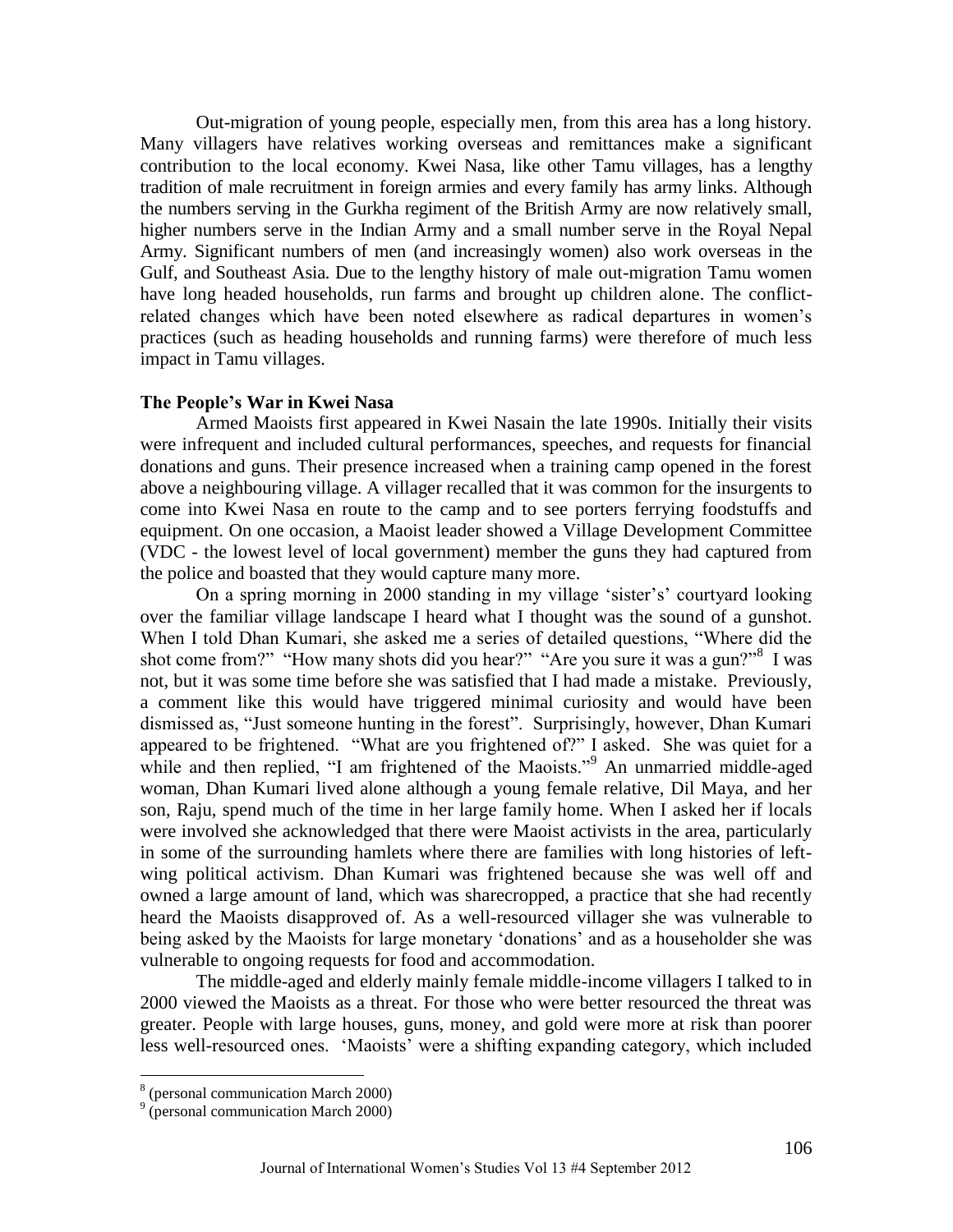the insurgents and a puzzling mixture of others who posed as Maoists but were in fact thieves. I frequently heard people say, "While Maoists want money and guns they speak politely and explain their ideas and their activities whereas the others just want money." ‗Fear of Maoists' also included what could be done in the name of the Maoist movement and people worried that those with whom they had contentious relationships might exact revenge through violence. When I asked people why they were frightened of the Maoists, they told me that it was because "people have died." What was also shocking and unexpected to them was that locals, including young women, were involved with the Maoists. When Maoists entered a friend's village, the enduring images that she and her relatives emphasized were those concerning the membership of the group and their behaviour. They were people they knew, young women with guns who threatened them with death should they reveal their identities to the security forces. My friend explained that while losing a gun and some money was very distressing and the threat of death even more so, the social and kinship implications of this encounter were deeply shocking. In this brief exchange, accepted notions of social relationships, based on a relatively orderly progression of age overlaid with ideas of gender-appropriate behaviour, were completely undermined.

By the end of 2001 the insurgency had escalated and the Maoists, now an outlawed underground movement, changed their relationship with the village. As their camps became targets for army raids and bombings they moved out of the forests and into the villages requesting food and shelter almost every day. This changed pattern impinged on householder women's daily activities and placed their homes at risk. No longer able to operate openly the insurgents movements became clandestine and their arrival and departure - although primarily timed for late in the afternoon or early in the morning - less predictable. Villagers' fears were realised as the deployment of the army meant that their homes were a target when the Maoists were present and after they left. The security forces visited relatively rarely but they were deeply feared as they were perceived to be "trigger happy," aloof and authoritarian and unlike the Maoists it was not possible to negotiate with them. The best strategy for dealing with the security forces was to have as little to do with them as possible. With the escalation of the conflict Maoist influence increased and through the threat of physical violence or actual violence they forced the Village Development Committee (VDC) to discontinue their work. The only Nepal government representatives remaining in the village were the health workers and the teachers and both groups came under scrutiny and pressure. With the dismantling, or partial dismantling, of the institutions of the state, the Maoist parallel administration became more influential. Used to administrations that exerted limited or minimal influence, the villagers found themselves under a shadowy regime characterised by random and unclear policies enforced by violence or the threat of violence. To complicate matters this Maoist administration had only partial control as the village remained officially under the remit of the Nepal government the representatives of which, the security forces, could appear at any moment to search for Maoists and scrutinise villagers for signs of collaboration.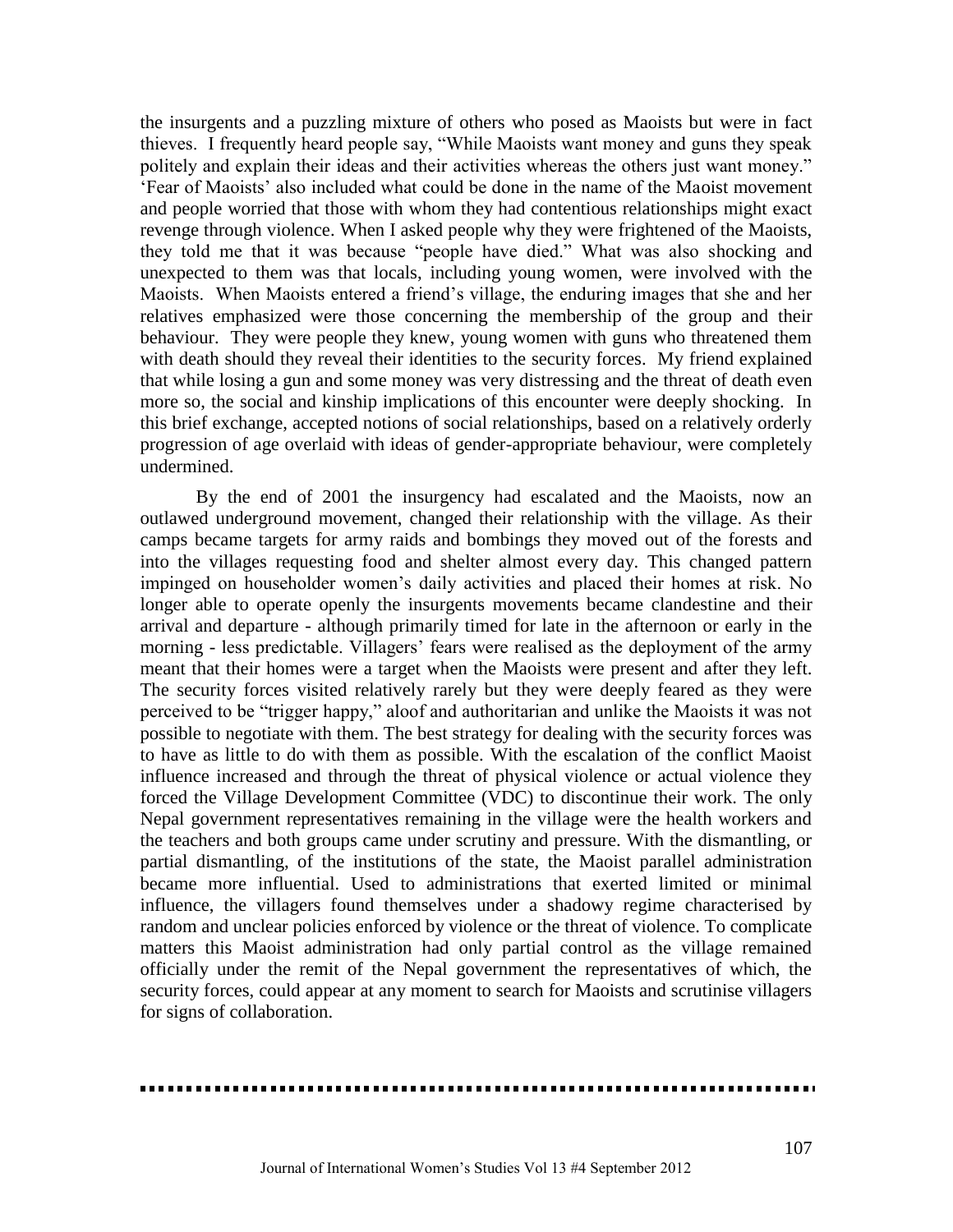During the People's War the activities of development projects were closely scrutinized (and in some cases prohibited) by the Maoists who accused them of collaborating with elites and ignoring the most marginalized and impoverished sections of society.<sup>10</sup> A high profile Nepali NGO had opened a project office in Kwei Nasa in 1999 and initiated various development and resource conservation initiatives in the village including the opening of a day care center. The center had places for 25 children up to the age of five (children go to primary school in Nepal when they are five) and was immediately very popular as it provided pre-schooling and offered a safe place for parents (especially women) to leave their young children while engaged in field and forest work. The project paid the teachers and funded the center. A committee of village women was formed to run the center on a day-to-day basis. All the committee members were members of one of the four village Mother's Groups (the leading women's organisation in the village which among other things aims to support and empower local women). Mother's Groups raise funds (mainly by hosting dances for visitors) to repair and develop village infrastructure (such as the repair of paths) and undertake other small projects. Some members also participate in rotating credit schemes which provide loans to women.

By the summer of 2002 the project was targeted by the Maoists because it was under the auspices of a wildlife trust which had royal patronage. It was becoming increasingly hard for the workers to continue their activities and shortly afterwards the threatened staff had to leave their posts. In late 2002 the People's Liberation Army ransacked the project headquarters in another village and one evening in December they wrecked the office in Kwei Nasa. They threw all the furniture outside, ripped up the plastic sheets covering the seedlings and destroyed the horticultural nursery. Dhan Kumari explained what happened,

―Some of us women were very upset, as the project helped us do many things - like starting the day care center. Purna Maya and Sanu Maya wept as they were so upset. I was angry and when I asked the Maoists [who were staying in her house] ... why they had done such a bad thing they said, "We didn't do it Mother, we weren't involved, others did it". After that we heard that they were planning to destroy the day care center as it had a project board nailed to the outside. I went out on the street along with some of the other women from the committee. We pleaded with them not wreck it. We explained that we just received some support from the project but it was our day care and we had built it and we run it. They removed the board [with the development project's name on it] but left the center alone.<sup>11</sup>

 $10$  International development agencies were viewed by the Maoists as representatives of imperialism and a vehicle via which foreign governments could position themselves within the political and development arena of Nepal.

 $11$  (personal communication March 2003).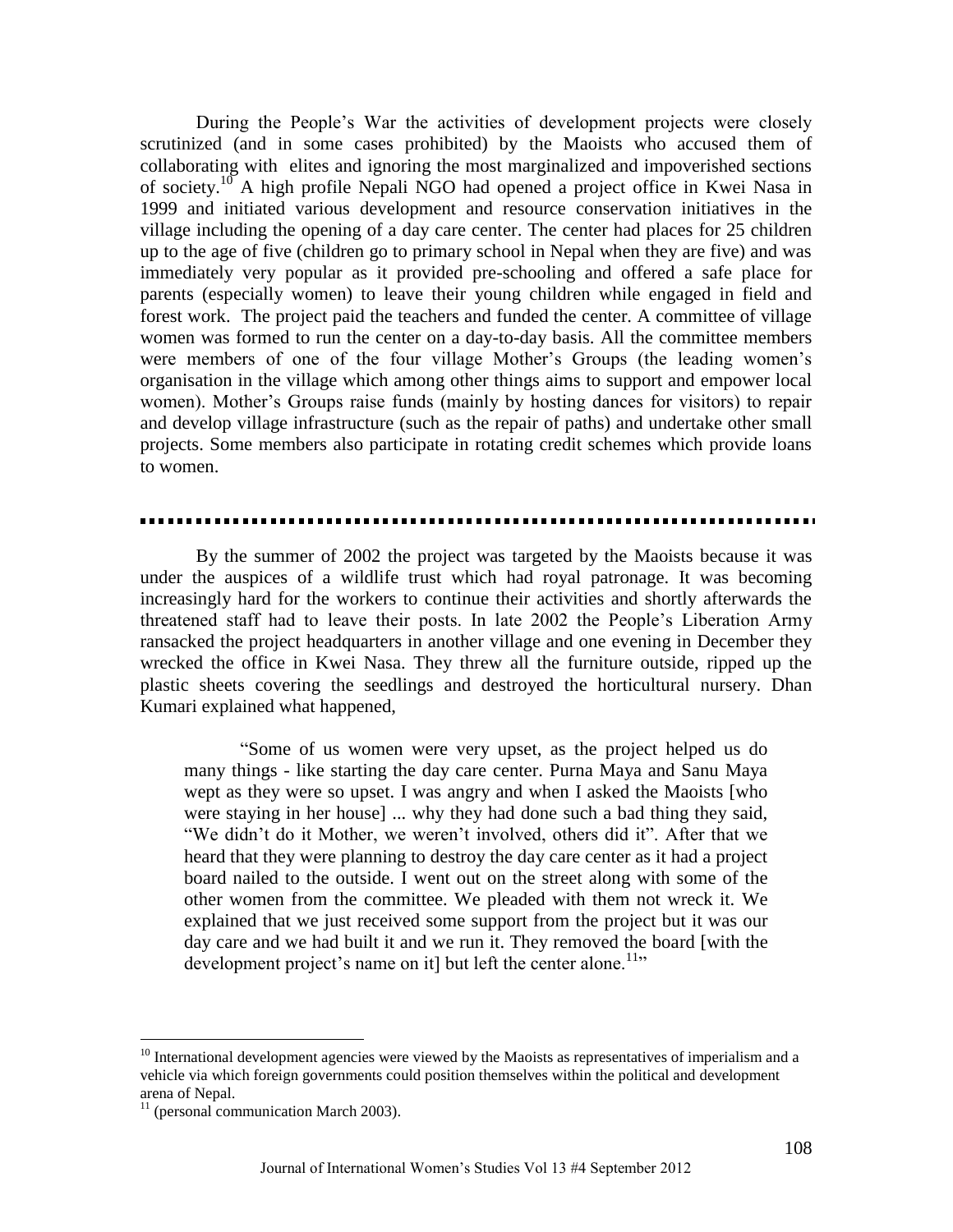By coming out onto the streets after dark (a rare occurrence during the conflict) the women saved the day care center. In contrast to their common portrayal of themselves as agency-less in the face of the combatants the women drew on a range of strategies including confrontation and negotiation to achieve their goal of ensuring that the center was not destroyed. Their response to this threat was based on anger and a sense of injustice which they expressed through collective action. When questioned further they reiterated the importance of the day care center to their everyday lives, their reliance on it to manage child care and their sense of achievement in operating it (albeit at that time with quite a lot of support from the development project). Experience had also shown that it was possible – if you were cautious - to negotiate with the Maoists. Some women explained that the insurgents were rural people like them, who knew the ways and problems of the village. Long-term proximity and observation enabled women to identify the most appropriate negotiation strategies to use which they deployed as strategically as possible. Aware of the importance of the day care center to the women and perhaps unwilling to anger those on whom they were dependent for food and shelter, the Maoists backed down.

The women then took over the management of the center. Initially they received occasional secret visits from the project workers and then when it became too dangerous for them to visit they ran the center on their own with sporadic phone consultation from the project. In 2000 they had asked me to provide some support and on each visit I brought a small amount of money which I had raised outside the country. Subsequently, the Maoist commander banned meetings held by the committees which had been formed by the discredited development project. This included conservation committees and various other development committees such as the day care center committee. The committees were disbanded, he stated, and the members were forced to resign. This made the management of the day care center and other development activities, such as conservation of the forest, more complicated. The commander stated that things could be run "in the traditional manner", leaving it up to locals to interpret this. No one was sure what exactly this meant; but it seemed that while ad hoc 'committee' meetings could be held, the bureaucracy relating to the formal committees, such as minute taking, official scheduling of meetings in designated buildings etc. was to cease. On one occasion I attended a meeting to decide the fate of a man who had burnt down his brother's house which was held under a tree in order to appear "traditional". Shortly after the commanders order, the day care center committee secretly held their formal monthly meeting inside a locked house, but became so frightened that they decided to comply with the ruling. The committee members wrote the required resignation letters to the development project; but the project did not accept them. This ambiguity enabled villagers to meet the Maoists demands yet retain their links with the project. It also provided a measure of protection, as it deflected the blame for lack of compliance away from the villagers and onto the absent development project. Equally ambiguous was the financial management of the day care center. Officially, it was a village project, yet it remained funded primarily by the development project and everyone, including the commander, knew this. As long as this was not openly acknowledged, the deception was ignored.

In 2005, I was contacted by an international trust which funds small-scale development projects. They had become aware of the day care center and stated that they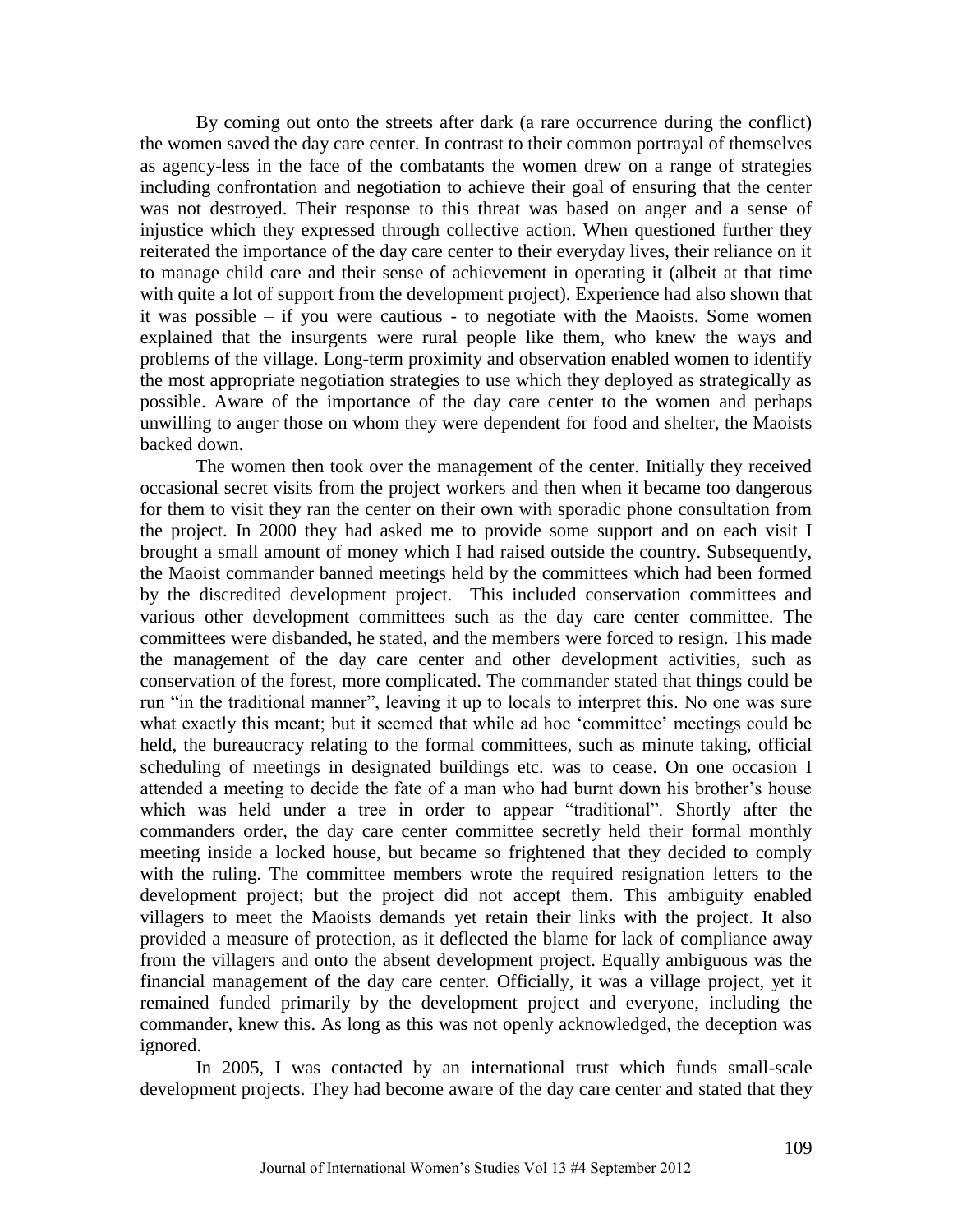would welcome an application to provide some support. The committee decided to apply for funds to open a child health clinic in the grounds of the day care center and employ a second teacher and a helper at the day care center. The first request was especially important as some of the government health post workers had fallen foul of the Maoists and consequently the Health Post was severally short staffed (and remained so until well after the conflict ended). During one of my visits an outbreak of conjunctivitis among village children was only treated after a lengthy delay because medicine had to be sent up from the town. Funding was approved and the committee members then applied to the ‗government' (the Maoists) for permission to build it. My suggestion to also seek permission from the Nepal government was met with amusement from some women who pointed that "*that* government have not been seen for years".<sup>12</sup> Eventually Dhan Kumari and Purna Maya negotiated with the Maoist commander and received permission to build the clinic. Rather than requesting a formal meeting which he might or might not attend they decided to approach him informally and so they put their request to him when he was sitting casually at teashop. This approach worked and he gave approval. There were conditions, however: no American money was to be used (the US provided military assistance - i.e. assault rifles - to the government forces) nor was funding to come from an official aid agency or national institution, and the project was to be sustainable and transparent. The fact that the day care center provided access (including scholarships) to the most marginalised and impoverished in the community was a significant factor in allowing it to continue running (when many projects had been closed down) and to expand. Sourcing local labour and in conjunction with the chair of the conservation committee the women arranged for the building to be built. By the end of the year the clinic was almost complete and plans were underway to employ a health worker.

In April 2006 following a successful People's Movement, King Gyanendra relinquished power. A ceasefire came into force in June 2006 and in November of that year the government and the Maoists signed a peace accord. By 2007 the day care center project had grown into a health and educational project which incorporates a community library as well as the child clinic and the day care center. It employs nine people including the first Dalit (formerly 'untouchable') woman in employment in a public institution in the village. In early 2009 it was formally registered as the Dhi Project, an official NGO registered by the Nepal government. Its steering committee includes people from a variety of backgrounds and political parties including the Maoists. Purna Maya is the president and with one exception all its most senior post holders are women. The Dhi Project is run by the women who at the beginning of the insurgency felt unsure of their abilities to manage such an undertaking or to take lead positions in public life. They saved it from Maoist threat and having done so they successfully ran and expanded it and in doing so they surprised themselves. As Purna Maya, explained: "We can do things that before we thought only men could do. We can organise, run committees and lead just as well as the men<sup>713</sup>. These achievements have led them to expand the main Mother's Group meeting house in the village. They applied for a series of grants and also undertook substantial fundraising in order to build what is now the most impressive public building in Kwei Nasa.

 $12$  (personal communication 2005).

 $13$  (personal communication January 2009).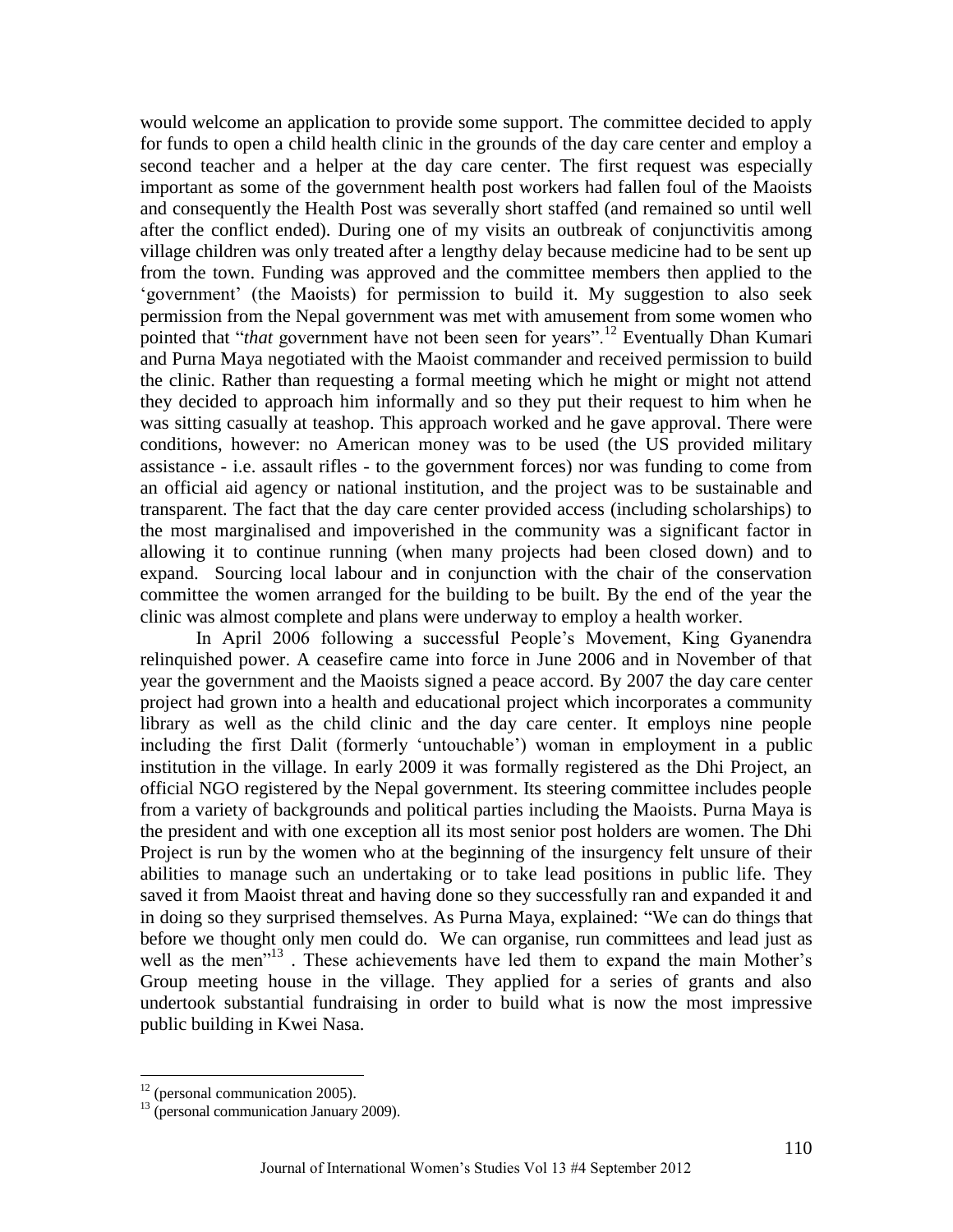## **Conclusion**

Women in Kwei Nasa participate in greater numbers today on village development and political committees facilitated in part by government instigated quotas. This is not entirely new as there have always been small numbers of women active in public life in Tamu villages. When asked about the greater involvement of women in public life, Dhi Project president Purna Maya acknowledges the role of political change in enhancing women's involvement but points out the continued barriers to participation due to unchanged patriarchal attitudes. Women may be present – and that's a good thing, she says, as it brings possibilities for more influence and the development of greater opportunities for women - but on many committees women are marginal to the decision making process. The composition may have changed but the male dominated channels of power and influence are largely unchanged. Continuing, she points out the widespread endurance of attitudes that diminish women's opportunities. For example,

―Many girls would like to get a college education but their parents don't send them as they expect them to get married and instead they send their sons. Some things have changed, but lots of things have not and they won't until people's ideas about women change<sup>14</sup>.

Like women engaged in national political parties women in Kwei Nasa welcome greater opportunities for inclusion but they are also cautious about being too optimistic. Quotas to enhance women's participation in public life have only been used in Kwei Nasa in the last few years and it will take time to assess their impact. To date, however, the most influential factors in their increased confidence in public life have been gained unexpectedly by their experiences and success of managing - contrary to general trends the day-to-day challenges and contingencies of a development project during the People's War. Provided with the opportunity to open a child clinic they readily took up the challenge and strategizing carefully gained the approval of the Maoist commander for their new venture. Clearly these women are not the passive victims that the dominant development discourse presents them to be, neither, however, are they the newly empowered agents according to Maoist gender rhetoric. It was not the ideals of formal equality agendas –- that enabled these women to more fully act in the public realm although they may facilitate their expanded participation in the future - but rather what they learnt via the unexpected challenges and contingencies of the People's War. Through a series of unintended eventualities these Kwei Nasa women have experienced potentially transformative possibilities.

 $14$  (personal communication June 2012)